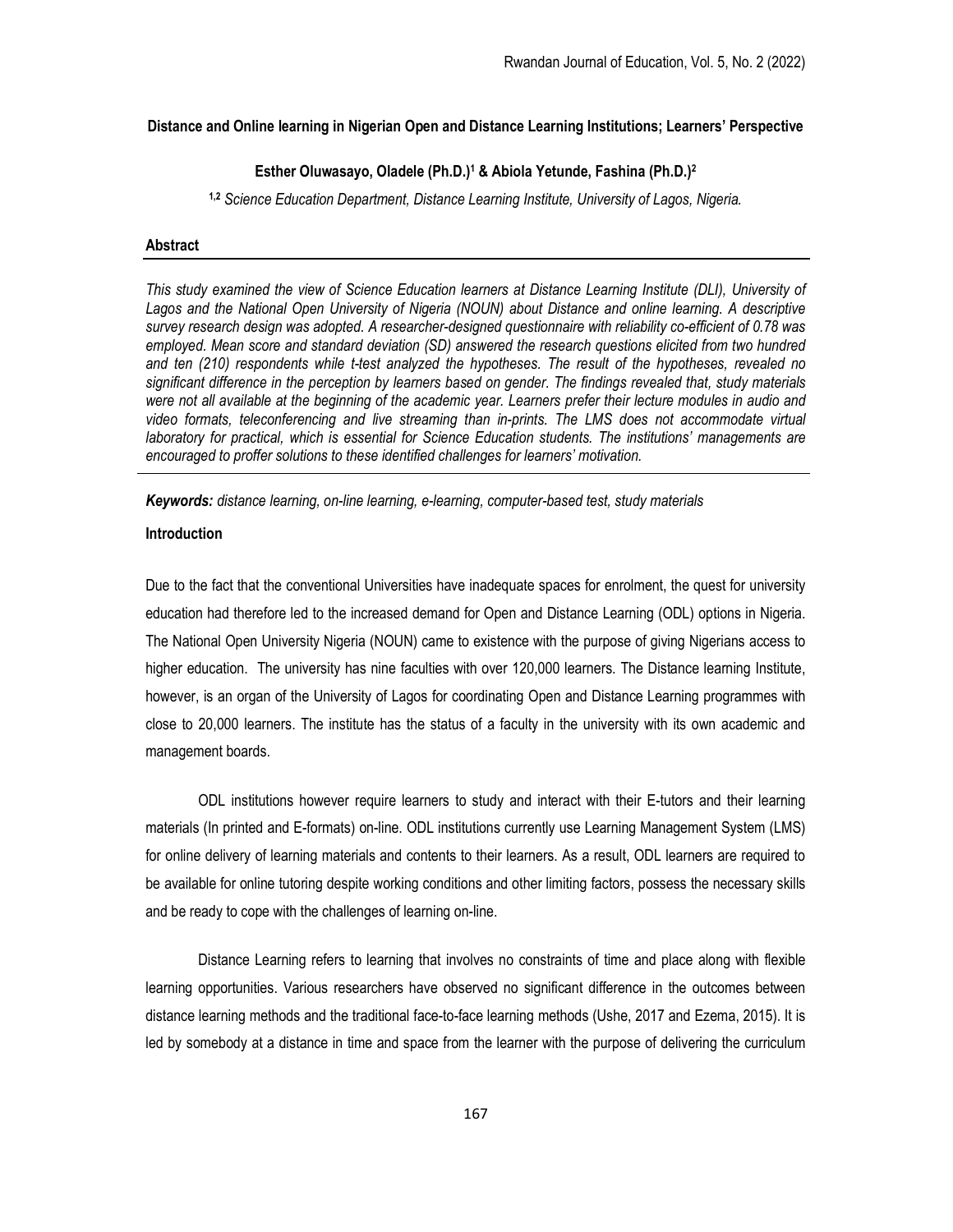with all flexible teaching and learning approaches (Ushe, 2017). This learning approach is delivered through elearning via various learning management systems such as Canvas, Moodle, Google classrooms etc.

The term e-learning denotes web-based products and services that are designed to support individual and organizational learning (Gaskell and Mills, 2015). Liu and Wang (2009) are of the opinion that the internet has progressed and transformed distance learning into e-learning. Sam (2011), reported that students are able to communicate with their tutors wherever they are, even housewives are able to receive lectures in their kitchen without face-to face interactions with their tutors. Through e-learning system, students can interact from any place with different instructional materials like text, sound, pictures and video through the internet (Al-Ammari & Hamad, 2008). As reported by Ngampornchai & Adams (2016) e-learning is a solution to the increasing demand for higher education especially in many developing countries.

With the fast pace at which digital technology is moving, e-learning is fast becoming a viable means to acquire education and learning from any part of the world using web-based technology. E-learning has been characterized as a system of improving learning encounters and a means to replace traditional face-to-face via distance learning (Goyen & Sumit, 2004). A significant difference in academic performance was observed between learners who had internet access and those without it (Osunade, Ojo & Ahisu, 2009). As a result, internet access is very essential for learners' academic performance through e-learning. Also, Barlow-Jones and van der Westhuizen (2013) observed a significant difference in the academic performance, between those that had internet access, as well as being computer literate and those without internet access and not computer literate. As a result, high level of competence in ICT is very important for an e-learner as Information and communication technologies are an intrinsic part of Open and Distance Education (Bozkurt, 2019).

Distance Education serves as an easy access to education by those who are not privileged to be admitted into the traditional, face-to-face mode of learning. The Distance Learning Institute (DLI) as well as the National Open University of Nigeria (NOUN) both operate ICT enabled blended form of Distance Education. These institutions have since employed both print forms and online resources to facilitate their teaching and learning. According to Adeleke & Adesina (2018), Akanle, & Ofie (2018), there is little or no difference in the quality of education received between distance learning and the traditional classroom setting. The major difference is their mode of instructional delivery.

 Irrespective of the great benefits of ODL (Ofole, 2018), distance learners are still faced with some challenges. One of the problems distance learners face is the fact that learners in ODL institutions have been dropping out of school due to disconnection, lack of computers and other related e-learning materials.

In view of e-learning advantages and its required materials, this study aimed at evaluating e-learners experiences with Distance Learning Institute (DLI) in particular University of Lagos and the National Open University Nigeria (NOUN). The findings from this study will be useful by the management of these ODL institutions to improve on helping learners overcome the identified challenges and also consider improvement on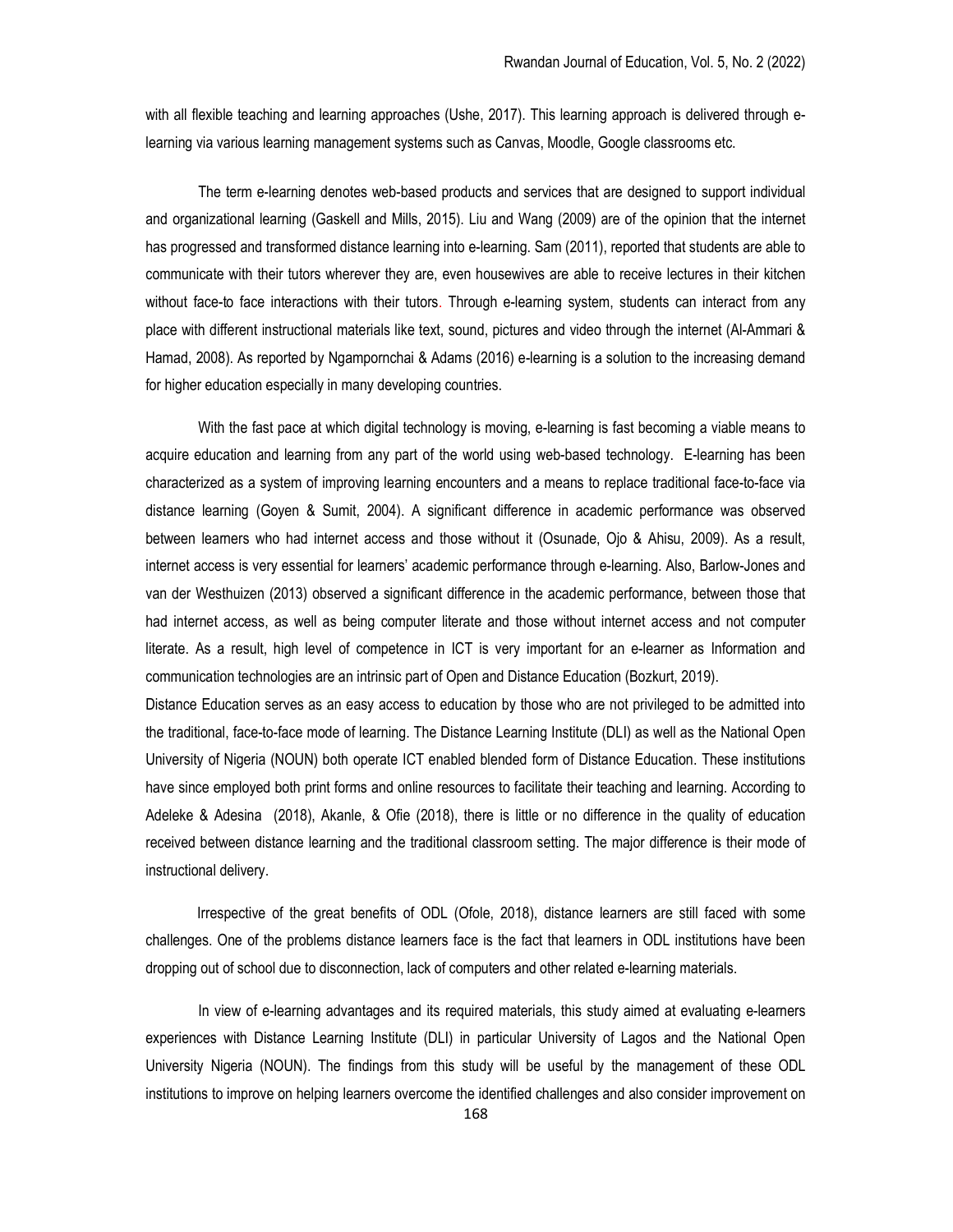distance/online learning services. Distance and Online learning or e-learning approach is faced with the diverse problems of lack of adequate computers, internet facilities, expensive data (access to internet) in remote places, virtual classroom e.t.c. It was against this background that the present study was conducted to determine learners' perception of Distance and Online learning in the Distance Learning Institute, University of Lagos and the National Open University of Nigeria (NOUN).

#### Theoretical Framework

This study embraced the Holmberg's theory of communication and interaction designed by Holmberg (1983). This theory has been chosen due to its features of effective distance education directed towards conversation with the aim of learning; with the possession of certain traits for such a conversation to aid and promote learning. The distance mode of learning and the connected form of communication characteristic of distance learning have been identified as the mechanisms of instructiveness between the learner and the tutor of the institution delivering the instruction. According to Holmberg (1983), there should be consistent interaction between the resources/course materials the learners have gone through in different media (print/softcopies) and the facilitators/-tutors.

 As a result, Holmberg's theory has established seven background assumptions for distance education as follows:

- $\triangleright$  The interaction between the learner and facilitator is the main teaching
- $\triangleright$  The learning pleasure is stimulated by emotional involvement in the subject matter cum personal relationship between the facilitator and the learner.
- $\triangleright$  Students are motivated due to pleasure derived in learning
- $\triangleright$  Students are motivated in their study if allowed in decision making towards their study.
- $\triangleright$  When students are motivated, learning is enhanced
- $\triangleright$  A welcoming tone with seamless access to the subject matter aid learning
- $\triangleright$  When students have gained from what has been taught, then teaching has been effective.

The pointers expressed in this theory, have been helpful with formulating the research questions and made it more useful in exploring students' view of distance/online learning at Open and Distance Learning institutions.

### Methodology

### Sample and Procedure

This study evaluated learners' perception of studying under distance learning system through e-learning or online learning in the two ODL institutions in Nigeria; DLI and NOUN. The population of the study was the undergraduate Distance learners from the Science Education departments in the DLI, University of Lagos and NOUN. A descriptive survey research design was adopted. A purposive sampling technique was adopted in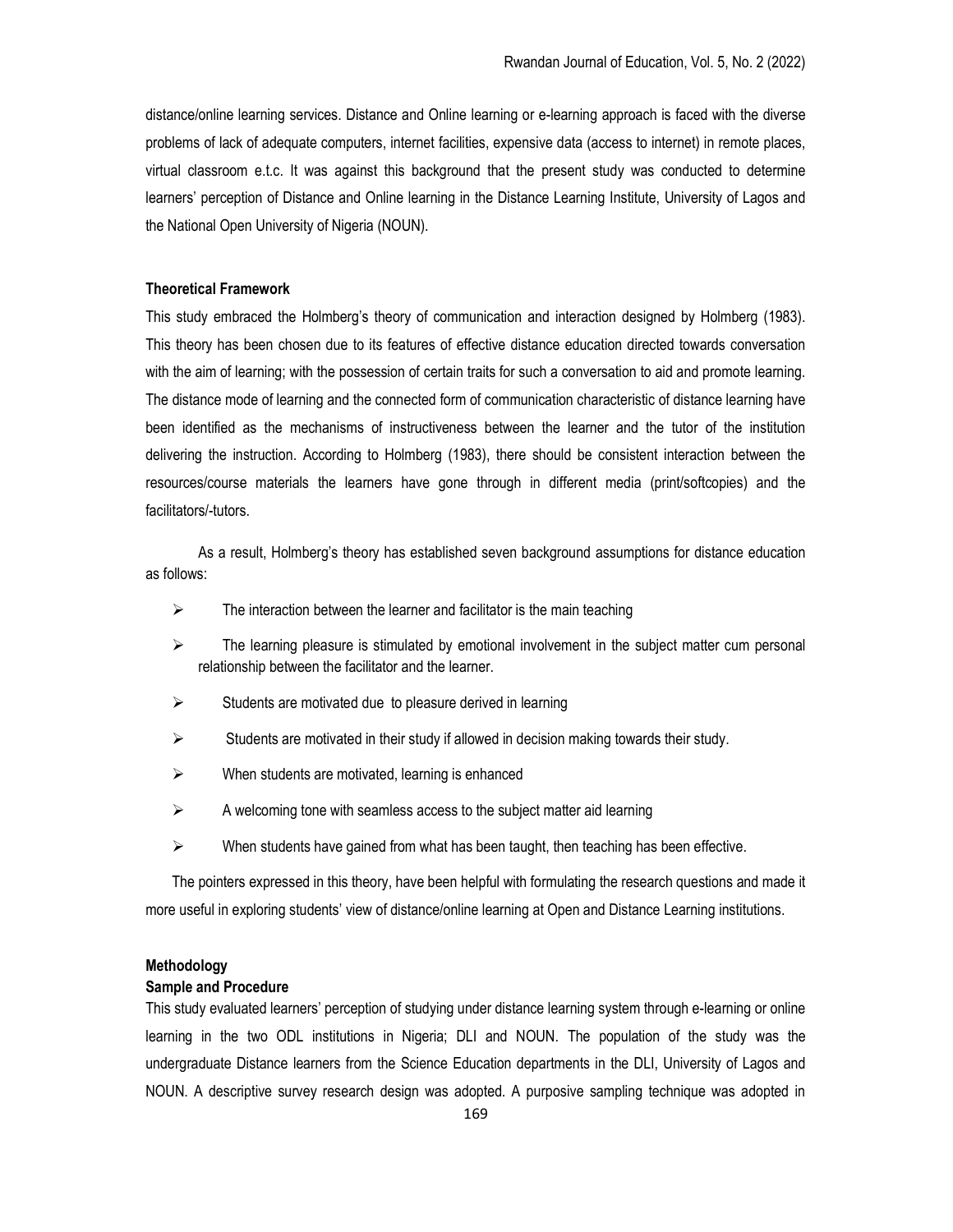selecting two hundred and ten learners of DLI and NOUN from years two to four, which are Science Education learners who could be reached within the time and space of the research work.

 These informants were selected based they had not spent more than three years in the Open education programme and so they would easily adjust into the System. A quantitative data was gathered and analyzed. The instrument used for data collection was researchers' designed 4-point Likert scale structured questionnaire titled Learners' Perception of Open Distance Education Questionnaire (LPODEQ). The options were Strongly Agree (SA), Agree (A), Disagree (D), and Strongly Disagree (SD) with corresponding weights of 4,3,2,1 respectively.

The instrument was validated by experts in the Science Education Department of the Distance Learning Institute, University of Lagos. The reliability co-efficient of 0.78 on alpha level 0.05, was obtained for the questionnaire and this was high enough to justify its use for data collection for this study.

The Data collected was analyzed using both descriptive and inferential statistics. The mean score answered the research questions stated with the criterion mean taken as 2.50. As a result, any mean score below 2.50 was taken as disagree; while the mean score of 2.50 and above was taken as agree.

#### Results

The employment status of learners in both institutions were investigated to find out the percentage of the students participating in this research that are workers and students at the same time compared to those not working. The employment status of sampled students is reported below in Table 1. It is evident that 85% of the distance learners are working.

Table 1

| Gender       | Working   | Non-Working | Total     |  |
|--------------|-----------|-------------|-----------|--|
| <b>Male</b>  | 88 (42%)  | 8(4%)       | 96 (46%)  |  |
| Female       | 91(43%)   | 23 (11%)    | 114 (54%) |  |
| <b>Total</b> | 179 (85%) | 31(15%)     | 210       |  |

Employment Status of Sampled DLI and NOUN Learners

The results of students' responses based on the questionnaire were then analyzed.

# Research Question 1

What are learners' perceptions of the use of E-learning resources available in DLI and NOUN?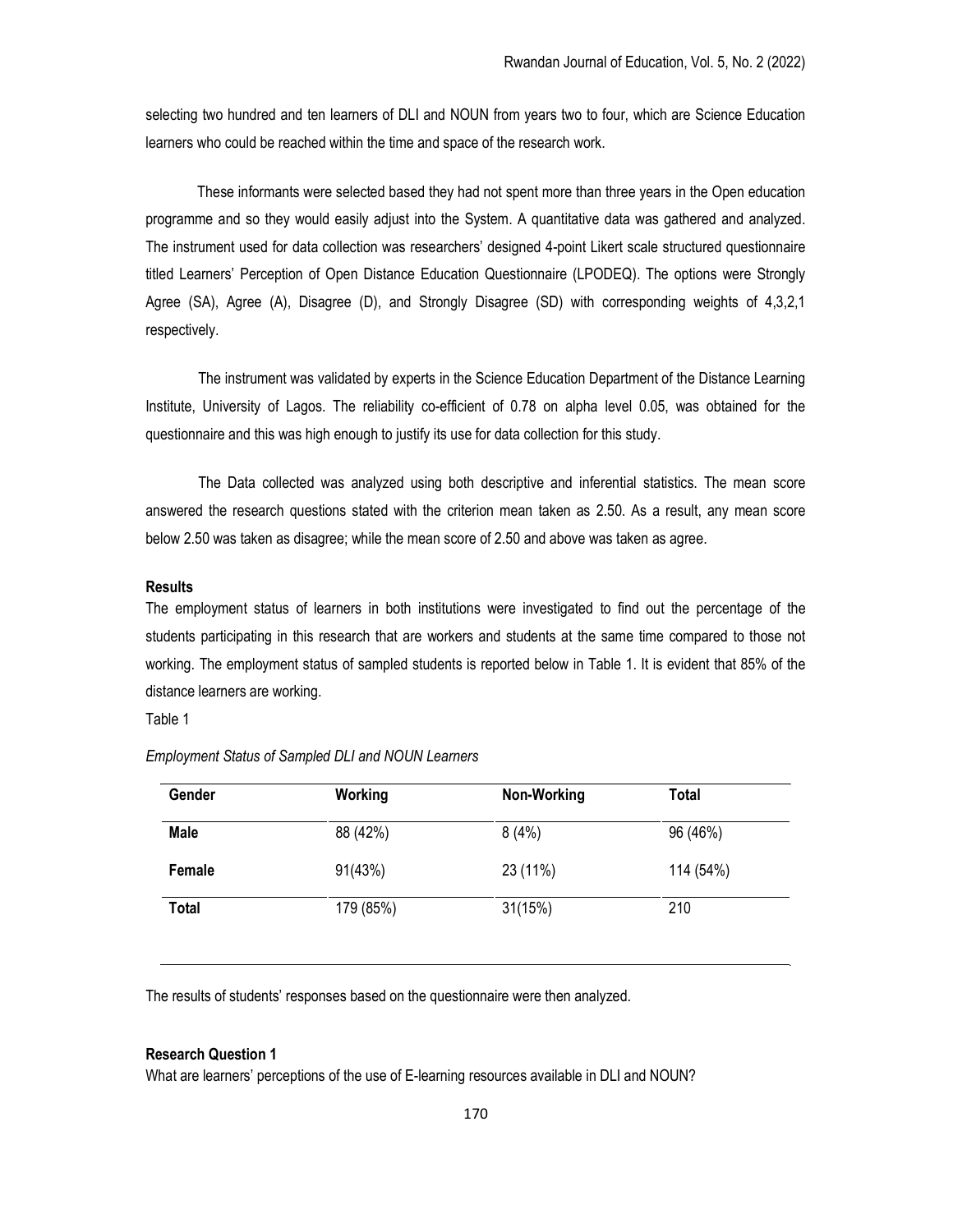Descriptive statistics of learners' perception of the use of E-learning resources available in DLI and NOUN

Table 2

| S/N          | <b>ITEM</b>                                                                                                                 | <b>RESPONSES</b> |            |             |                 |        |          |
|--------------|-----------------------------------------------------------------------------------------------------------------------------|------------------|------------|-------------|-----------------|--------|----------|
|              |                                                                                                                             | Strongly         | Agree      | Disagree    | Strongly        | X      | Remarks  |
|              |                                                                                                                             | Agree            |            |             | <b>Disagree</b> | (Mean) |          |
| 1            | orientation for<br>Early<br>new learners to help<br>flawlessly<br>them<br>integrate into the ODL<br>system is usually done. | 84               | 74         | 23          | 29              | 2.97   | Agree    |
|              |                                                                                                                             | $(40.0\%)$       | (35.24%)   | $(10.95\%)$ | $(13.81\%)$     |        |          |
| $\mathbf{2}$ | Learners (in DLI and<br>NOUN)<br>are<br>given<br>adequate information<br>on availability of e-<br>learning resources        | 16               | 50         | 79          | 65              | 2.24   | Disagree |
|              |                                                                                                                             | (7.62%)          | $(23.8\%)$ | (37.62%)    | (30.95%)        |        |          |
| 3            | Learners are aware of<br>e-library and uses it<br>effectively                                                               | 13               | 52         | 91          | 54              | 2.30   | Disagree |
|              |                                                                                                                             | $(6.19\%)$       | (24.76%)   | (43.33%)    | (25.71%)        |        |          |
| 4            | Learners have access<br>to their<br>lectures via<br>web<br>conferencing,<br>teleconferencing<br>and<br>live streaming       | 9                | 21         | 87          | 93              | 1.80   | Disagree |
|              |                                                                                                                             | (4.29%)          | $(10.0\%)$ | (41.43%)    | (44.29%)        |        |          |
| 5            | There are trainings in<br>place for the learners<br>on the accessibility and<br>use of L.M.S and e-<br>resources            | 10               | 8          | 111         | 81              | 1.74   | Disagree |
|              |                                                                                                                             | (4.76%)          | $(3.81\%)$ | (52.86%)    | (38.57%)        |        |          |
| 6            | adequate<br>There<br>are<br>and<br>quality<br>qood<br>the<br>resources<br>in.<br>physical e-library.                        | 60               | 48         | 70          | 32              | 2.59   | Agree    |
|              |                                                                                                                             | (28.57%)         | (22.86%)   | (33.33%)    | $(15.24\%)$     |        |          |

# Note: X= mean value for learners' responses

Table 2 shows learners' view on the use of E-learning resources available in DLI and NOUN. The results in table 2 show that two of the statements scored 'agreed' because their mean scores were more than 2.50 while the remaining statements appeared scored 'disagreed'. These indicate that there are good quality and adequate resources in the physical e-library. However, learners have no access to their lectures via web conferencing, teleconferencing and live streaming and there are no trainings in place for the learners on the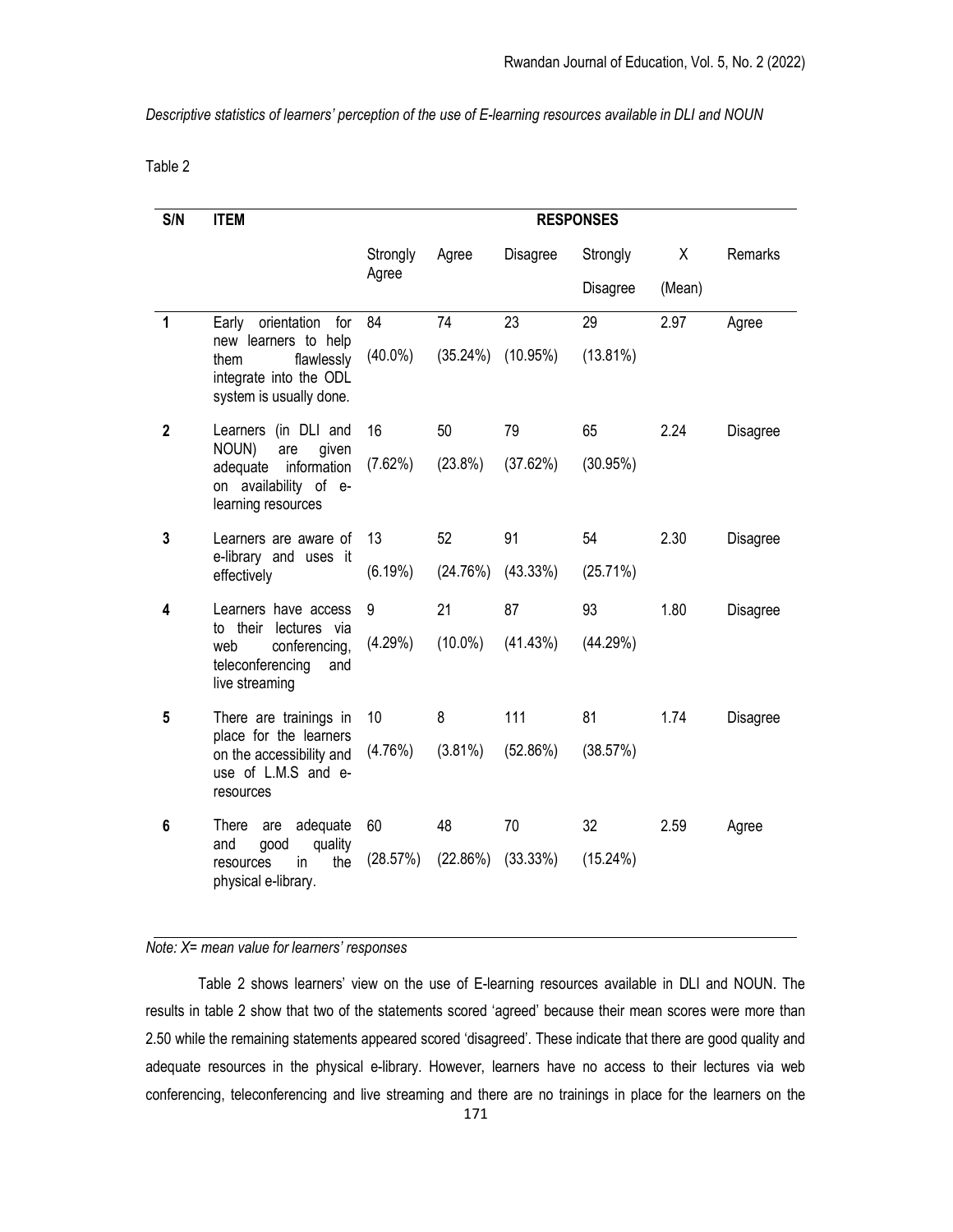accessibility and use of LMS and e-resources. Learners are not given adequate information on availability of elearning resources and are not aware of e-library to be able to use it effectively.

#### Research Question 2

What are learners' experiences of combining work conditions with study and being able to afford tuition fees/prices of course materials?

### Table 3

Descriptive statistics of the learners 'perceptions of Working Conditions and affordability of Tuition fees/Prices of Course materials

| S/N | <b>ITEM</b><br><b>RESPONSES</b>                                                       |          |                        |                         |            |      |                |
|-----|---------------------------------------------------------------------------------------|----------|------------------------|-------------------------|------------|------|----------------|
|     |                                                                                       | Strongly | Agree                  | Disagree                | Strongly   | Mean | <b>REMARKS</b> |
|     |                                                                                       |          |                        |                         | Disagree   |      |                |
| 1   | Non-cooperating<br>employers<br>make<br>writing<br>studying<br>and<br>exams difficult | 90       | 65                     | 30                      | 25         | 2.92 | Agree          |
|     |                                                                                       | (42.86%) |                        | $(30.95\%)$ $(14.29\%)$ | $(11.9\%)$ |      |                |
| 2   | Poor working conditions<br>affect learners' academic<br>performance                   | 70       | 111                    | $12 \overline{ }$       | 17         | 3.39 | Agree          |
|     |                                                                                       | (33.33%) | $(52.86\%)$ $(5.71\%)$ |                         | $(8.1\%)$  |      |                |
| 3   | I find it very difficult to<br>cope with work and my<br>academics                     | 85       | 45                     | 60                      | 20         | 2.73 | Agree          |
|     |                                                                                       | (40.48%) |                        | $(21.43\%)$ $(28.57\%)$ | $(9.52\%)$ |      |                |
| 4   | High cost of school fees<br>affect payment for my<br>study every year                 | 68       | 110                    | 21                      | 11         | 3.32 | Agree          |
|     |                                                                                       | (32.38%) | $(52.38\%)$ $(10.0\%)$ |                         | $(5.24\%)$ |      |                |
| 5   | The course materials are<br>not expensive to afford                                   | 39       | 40                     | 91                      | 40         | 2.38 | Disagree       |
|     |                                                                                       | (18.57%) |                        | $(19.05\%)$ $(43.33\%)$ | (19.05%)   |      |                |
| 6   | Financial<br>support<br>services are in place for<br>the distance learners in<br>DLI  | 15       | 21                     | 110                     | 64         | 1.97 | Disagree       |
|     |                                                                                       | (7.14%)  | $(10.0\%)$             | (52.38%)                | (30.48%)   |      |                |

# Note: X= mean value for learners' responses

Table 3 above shows learners' perception of working conditions and affordability of tuition fees/prices of course materials. It is evident that only two of the statements were disagreed with because the mean score was less than 2.50 while the remaining statements were agreed with. These indicate that non-cooperating employers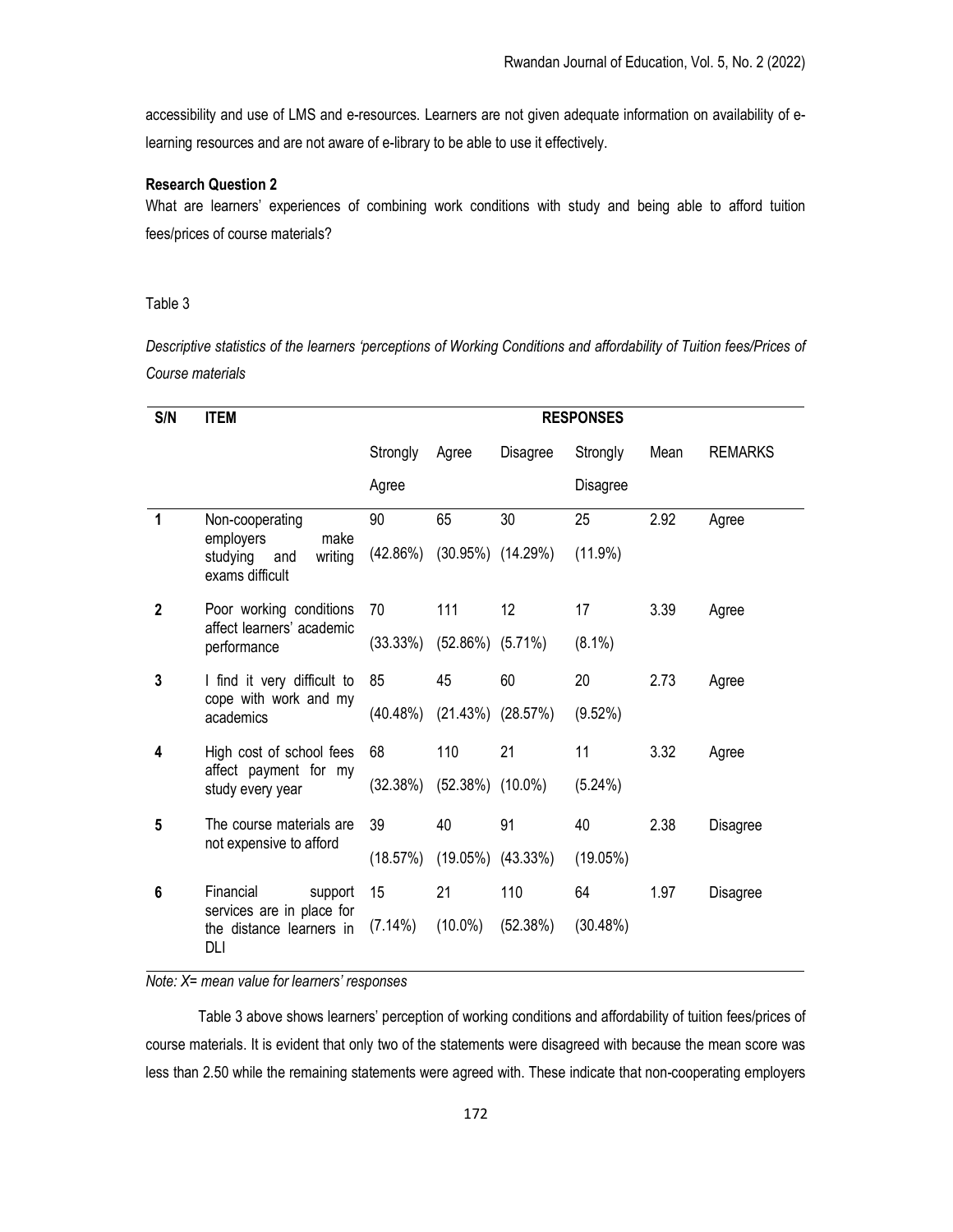make studying and writing exams difficult for the learners. Poor working environment and conditions affect learners' academic performance and they find it very difficult to cope with work and academics. Learners are of the opinion that their school fees are high. Their course materials are quite expensive to afford as expressed by the learners. They also affirm that financial support services are not in place for the distance learners in DLI and NOUN.

# Research Question 3

What are the students' perceptions of quality and adequacy of the learning resources?

#### Table 4

Descriptive statistics of the quality and adequacy of the content of the course materials

| S/N          | <b>ITEM</b>                                                                                                               | <b>RESPONSES</b> |             |                 |                 |      |                |
|--------------|---------------------------------------------------------------------------------------------------------------------------|------------------|-------------|-----------------|-----------------|------|----------------|
|              |                                                                                                                           | Strongly         | Agree       | <b>Disagree</b> | Strongly        | Mean | <b>REMARKS</b> |
|              |                                                                                                                           | Agree            |             |                 | <b>Disagree</b> |      |                |
| 1            | Course materials are usually<br>available and accessible at the<br>beginning of the academic<br>session                   | 20               | 10          | 149             | 31              | 2.04 | Disagree       |
|              |                                                                                                                           | (9.52%)          | (4.76%)     | (70.95%)        | (14.76%)        |      |                |
| $\mathbf{2}$ | The<br>materials<br>course<br>are<br>adequate for study                                                                   | 20               | 11          | 129             | 50              | 1.96 | Disagree       |
|              |                                                                                                                           | $(9.52\%)$       | (5.24%)     | (61.43%)        | $(23.81\%)$     |      |                |
| 3            | The course materials are of<br>low quality<br>in content and<br>this<br>production<br>and<br>discourages my studying them | 20               | 15          | 90              | 85              | 1.83 | Disagree       |
|              |                                                                                                                           | $(9.52\%)$       | $(7.14\%)$  | (42.86%)        | (40.48%)        |      |                |
| 4            | There is usually power outages<br>and poor access to online<br>resources                                                  | 21               | 19          | 110             | 60              | 2.00 | Disagree       |
|              |                                                                                                                           | $(10.0\%)$       | $(9.05\%)$  | (52.38%)        | (28.57%)        |      |                |
| 5            | Lecture modules are available<br>and accessible on the learning<br>management system (LMS)                                | 25               | 80          | 65              | 40              | 2.69 | Agree          |
|              |                                                                                                                           | $(11.90\%)$      | $(38.10\%)$ | (30.95%)        | (19.05%)        |      |                |
| 6            | Lectures are preferred in Audio<br>and Video formats than in<br>prints                                                    | 34               | 70          | 60              | 46              | 2.61 | Agree          |
|              |                                                                                                                           | (16.19%)         | (33.33%)    | (28.57%)        | $(21.90\%)$     |      |                |

Table 4 shows learners' perception of the quality and adequacy of the content of the course materials. The result here shows four of the statements were disagreed with because their mean scores were less than 2.50 while the remaining statements were agreed with. These indicate that course materials are usually unavailable and accessible at the beginning of the academic session. The course materials are not adequate for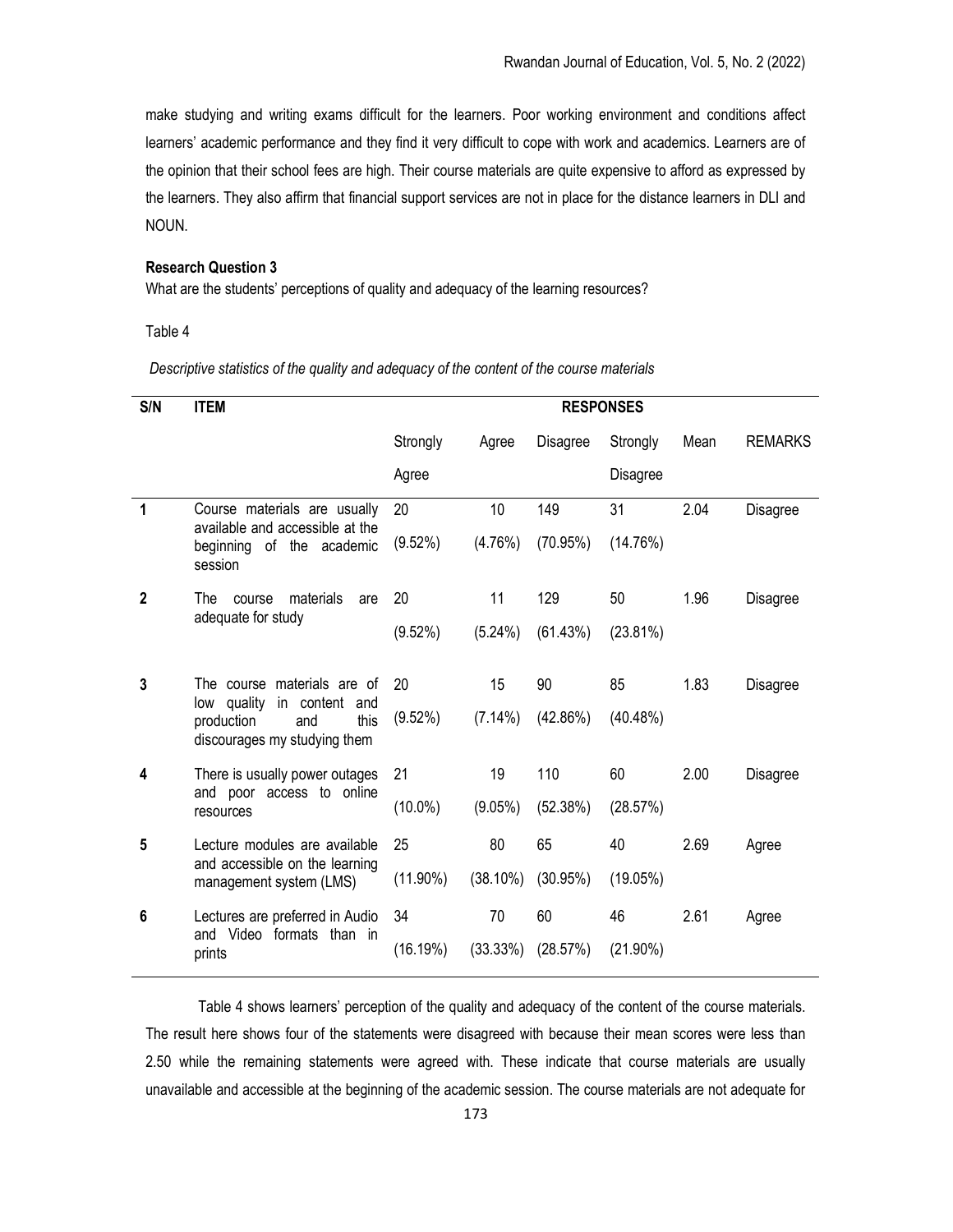study though of good quality in content and production. The research also revealed that lecture modules are available and accessible on the learning management system (LMS) but lectures are preferred in Audio and Video formats than in prints by the learners. Also, there is usually power outages and poor access to online resources.

### Research Question 4

How effective are the LMS and E-Tutor/Learners Interaction?

# Table 5

Descriptive statistics of the effectiveness of the LMS and E-Tutor/Learners Interaction

| S/N          | <b>ITEM</b>                                                                                                                           | <b>RESPONSES</b>  |                  |                                           |                       |      |                |
|--------------|---------------------------------------------------------------------------------------------------------------------------------------|-------------------|------------------|-------------------------------------------|-----------------------|------|----------------|
|              |                                                                                                                                       | Strongly<br>Agree | Agree            | Disagree                                  | Strongly<br>Disagree  | Mean | <b>REMARKS</b> |
| 1            | Very low bandwidth for<br>Internet services in the<br>institutions make viewing<br>deplored interactive videos<br>difficult (via URL) | 20<br>$(9.52\%)$  | 40               | 70<br>$(19.05\%)$ $(33.33\%)$             | 80<br>$(38.10\%)$     | 2.10 | Disagree       |
| $\mathbf{2}$ | The LMS is not robust for<br>adequate accessibility of<br>deployed<br>resources:<br>especially course materials                       | 90                | 80               | 50<br>$(42.86\%)$ $(38.10\%)$ $(28.57\%)$ | 90 —<br>(42.86%)      | 3.71 | Agree          |
| 3            | The LMS accommodates<br>laboratory<br>virtual<br>for<br>science practical                                                             | 29<br>$(13.81\%)$ | 11<br>$(5.24\%)$ | 60<br>(28.57%)                            | 110<br>(52.38%)       | 1.72 | Disagree       |
| 4            | <b>Facilitators</b><br>to<br>Learners<br>ratio being 1:50, makes<br>learning difficult                                                | 19                | 31               | 66<br>$(9.05\%)$ $(14.76\%)$ $(31.43\%)$  | 94<br>(44.76%)        | 1.94 | Disagree       |
| 5            | continuous<br>Adequate<br>Assessment is done Via (44.76%) (40.45%) (9.52%)<br>LMS.                                                    | 94                | 85               | 20                                        | 11<br>$(5.24\%)$      | 3.20 | Agree          |
| 6            | Teleconferencing,<br>Video<br>conferencing and Virtual<br>practice<br>classroom<br>is<br>effective<br>for<br>available<br>learning    | 18<br>(8.57%)     | 21<br>$(10.0\%)$ | 130<br>$(61.91\%)$                        | 41 —<br>(19.52%)      | 1.91 | Disagree       |
| 7            | Radio<br>broadcast<br>is<br>available and it<br>enhances learning                                                                     | 60                | 101              | 20<br>$(28.67%)$ $(48.10%)$ $(9.52%)$     | 29 — 1<br>$(13.81\%)$ | 3.11 | Agree          |

Table 5 reflects learners' perception of the effectiveness of the LMS and E-Tutor/Learners Interaction. The result shows that three of the statements were agreed with because their mean scores were more than 2.50 while the remaining statements were disagreed with. Learners agreed that there are adequate continuous assessments done via LMS. They also agreed that very low bandwidth for internet services in the institutions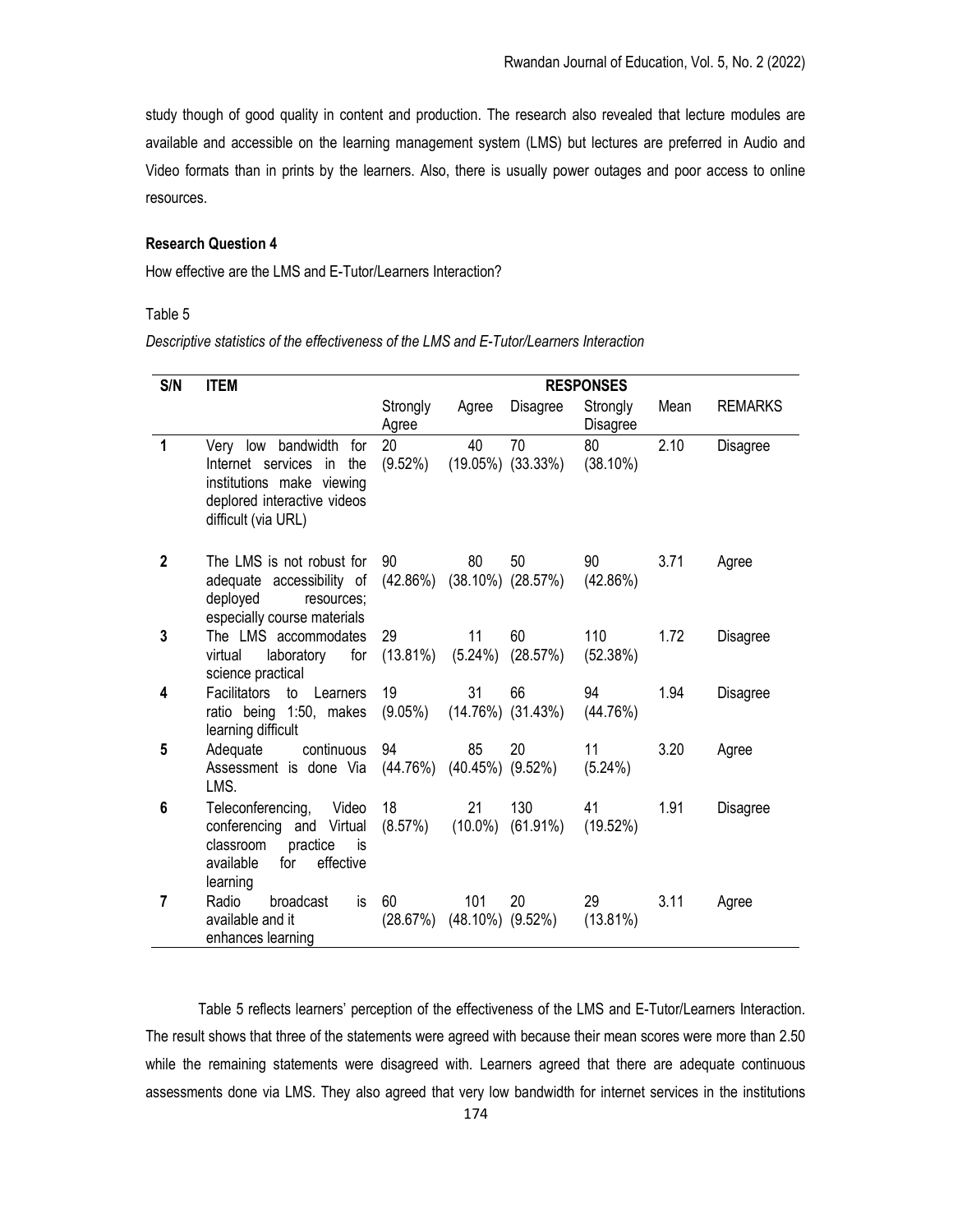make viewing deployed interactive videos difficult. The LMS is not robust for adequate accessibility of deployed resources. They are also of the opinion that the LMS does not accommodate virtual laboratory for science practical. However, radio broadcast (for live lectures) is available and it enhances learning.

### **Discussion**

Learners' responses show that there are good quality and adequate resources in the physical e-library. However, learners are not aware of e-library. They need to be given adequate information on the availability of e-learning resources to be able to use it effectively. The study indicated that learners have no access to their lectures via web conferencing, teleconferencing and live streaming. Worse still, there are no trainings in place for the learners on the accessibility and use of LMS and e-resources. Therefore, there is a need for learners to be trained on how to effectively navigate through the learning management systems.

 The finding on learners who combine studies and work, the findings of this study, concur with Sharma & Malhan (2003) who found out that, non-cooperating employers make studying and writing exams difficult for the learners. Poor working environment and conditions affect learners' academic performance and they find it very difficult to cope with work and academics.

Learners in this study were of the opinion that their school fees are high and they usually find it difficult to pay for their study every year. Their course materials are too expensive to afford. The worst scenario is that, there are no financial support services for the distance learners in DLI and NOUN. The management of these institutions should come up with a policy of financial support for their learners.

Learners indicated that course materials are usually unavailable and accessible at the beginning of the academic session. Though of good quality in content and production, even the course materials that are available, they are not adequate for study. These institutions need to make course materials available and accessible at the beginning of each academic session. Not ignoring the fact that, to plan and write course materials for open distance learning is very challenging (Petroman & Petroman 2013), effective learning to take place, learners need their resources/course materials in time for study.

The research also revealed that lecture modules are available and accessible on the learning management system (LMS) but lectures are preferred by learners in Audio and Video formats than in prints. Gotschall (2000) argued that eLearning concept was proposed based on distance learning and thus allowed transmission of lectures by video presentations to distant locations. According to the VAK Learning Styles Model that was developed by psychologists in the 1920s to classify the most common ways that people learn, most people prefer to learn in one of three ways: visual, auditory or kinaesthetic. A visually-dominant learner understands better when information is presented in pictures, diagrams and charts. An auditory-dominant learner chooses listening to what is being presented. For instance, in a lecture or group discussion, while a kinestheticdominant learner prefers a physical experience; "hands-on" approach. Therefore, there is a need for ODE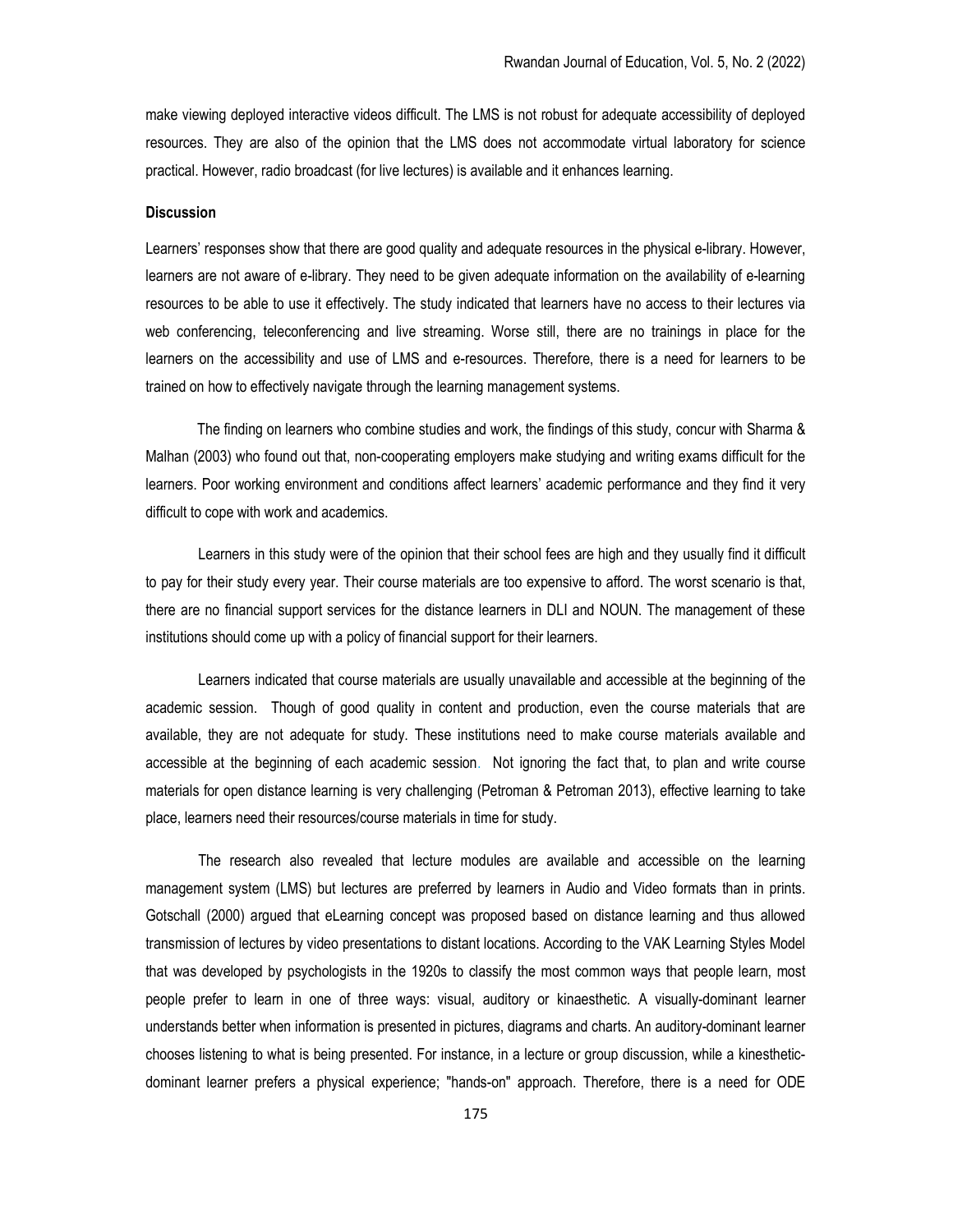institutions in Nigeria to look into satisfying the needs of the visual and audio learners by providing more lectures in Audio and Video formats for improved academic performance.

Learners reported serious power outages and poor access to online resources. This issue of power outages is experienced as a national problem both in rural and urban areas in Nigeria. Learners reported that very low bandwidth for internet services in the institutions make viewing deployed interactive videos difficult; the LMS is not robust enough for adequate accessibility of deployed resources like videos. However, learners reported that the continuous assessment deployed Via the LMS is adequate and radio broadcast (for live lectures) is available and it enhances learning. This is why it is paramount to increase and make the bandwidth robust for internet services and the LMS to accommodate viewing of videos deployed. Internet should be made readily available at all times especially by the government and stake holders, to improve the quality of education in Nigeria.

Furthermore, learners were of the opinion that the LMS does not accommodate virtual laboratory for science practical. This is quite disturbing and needs special attention by the all these institutional management. This is key especially for courses that require practical skills. This is why Valentina Arkorful and Nelly Abaidoo (2014) argued that, online learning is more suitable for social sciences and humanities than the fields of natural sciences.

### **Conclusion**

This work has identified some major challenges for learners of the Distance Learning Institute and the National Open University of Nigeria. These challenges included;

- 1. The Learning Management System (LMS) that is not robust enough for effective E-Tutor/Learners interaction;
- 2. In-adequate course materials for the students in different forms, there is no video conferencing or virtual classrooms/laboratories in place;
- 3. Learners have lectures and learning materials in prints but would prefer in Audio and Video formats.

In order to move along with the fast changing technological advancement arising out of globalization and liberalization, Distance Learning Institute, UNILAG and the National Open University of Nigeria (NOUN) need to improve on helping learners overcome all the identified challenges.

In particular, these institutions need to move to the level of producing all lectures in Video and Audio formats, so that learners can listen to their lectures any time; watch their lecturers and lesson delivery at their convenient time, anywhere, rather than just sitting down, to read their printed learning materials. For effective learning to take place, learners must be motivated (Holmberg's theory of communication and interaction 1983) and this is the theory that guided this study.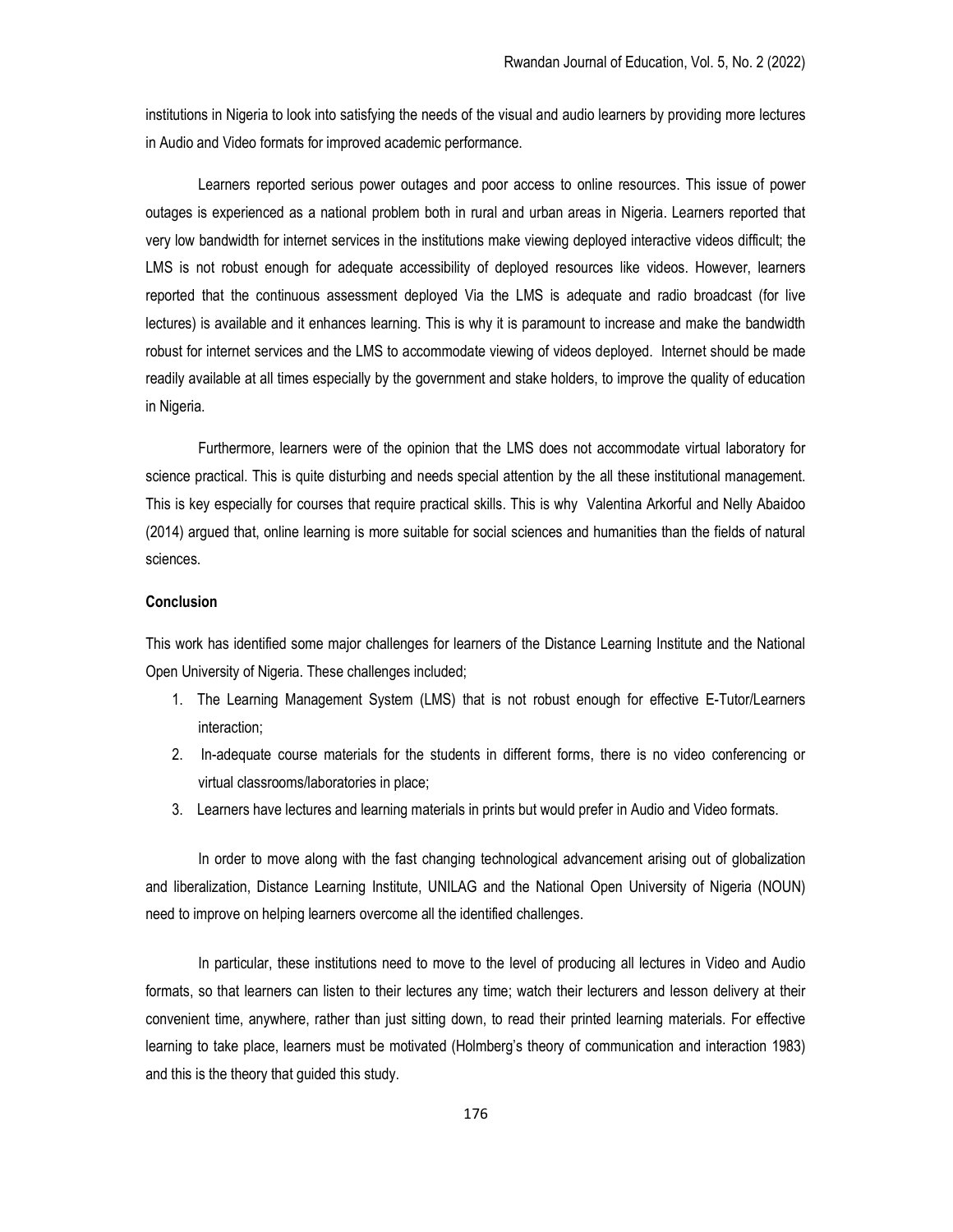From the findings of the study, it is recommended that; Distance learning institute and the National Open University of Nigeria (NOUN) should improve online studies or distance learning education system and support services. This includes: financial support, affordable tuition fees, availability and adequate of study. Above all, virtual laboratories should be made available as soon as possible and learning materials at the commencement of a new academic session be made available in different formats especially the Audio and Video.

### References

- Al-Ammari, J., & Hamad, S. (2008). Factors influencing the adoption of E-learning at UOB. Paper delivered at the 2nd International Conference and Exhibition for Zain E-learning Center. Retrieved from https://www.researchgate.net/profile/Jaflah\_Alammary2/publication/71199401\_Factors\_Influencing\_the Adoption of Elearning atUOB/links/54c0b5b40cf21674ce9fd1bf/
- Al-Fadhli, S. (2008). Students' Perceptions of E-learning in Arab Society: Kuwait University as a case study. E-Learning and Digital Media, 5(4), pp.418-428.
- Adeleke, I., & Adesina, O. S. (2018). An Empirical Comparison of the Academic Performance of Students in the Distance Learning and Traditional Classroom Environment. Social Science Asia, 4(1), 26-41.
- Akanle, F. F., & Ofie, L. (2018). Comparative Effects of Distance Learning Education Programme and Classroom Based Instruction on the Learning Behaviour of Students in Nigeria. KIU Journal of Social Sciences, 4(3), 41-46.
- Azizi, E. (2014). Relationship between Internet Competency and Academic Achievement of Science Students in Bachelor Level. Research Journal of Recent Sciences, ISSN 2277-2502. Vol. 3(9), pp 34-38 Retrieved from http://www.isca.me/rjrs/archive/v3/i9/6.ISCA-RJRS-2013-752.
- Barlow-Jones, G., & Van der Westhuizen, D. (2011). Situating the student: Factors Contributing to success in an Information Technology course. Journal of Educational Studies. 37(3). https://www.academia.edu/3622074/Situating\_the\_student\_factors\_contributing\_to\_success\_in\_an\_info rmation\_technology\_course
- Barlow-Jones, G., & van der Westhuizen, D. (2013). Digital Literacy in the 21st Century: Fact or Fiction? Proceedings of EdMedia 2013- World Conference on Educational Media and Technology. Canada: Association for the Advancement of Computing in Education (AACE). pp.12-17. Retrieved from https://www.learntechlib.org/primary/p/111925/
- Bozkurt, A. (2019). From Distance Education to Open and Distance Learning: A Holistic/ Evaluation of History, Definitions, and Theories: In Handbook of Research on Learning in the Age of Transhumanism, 252–273, DOI: 10.4018/978-1-5225-8431-5.ch016
- Christie, M. F., & Ferdos, F. (2004). The mutual impact of educational and information technologies: Building a pedagogy of e-learning. Journal of Information Technology Impact 4(1):15-26. Retrieved from https://www.learntechlib.org/p/111353/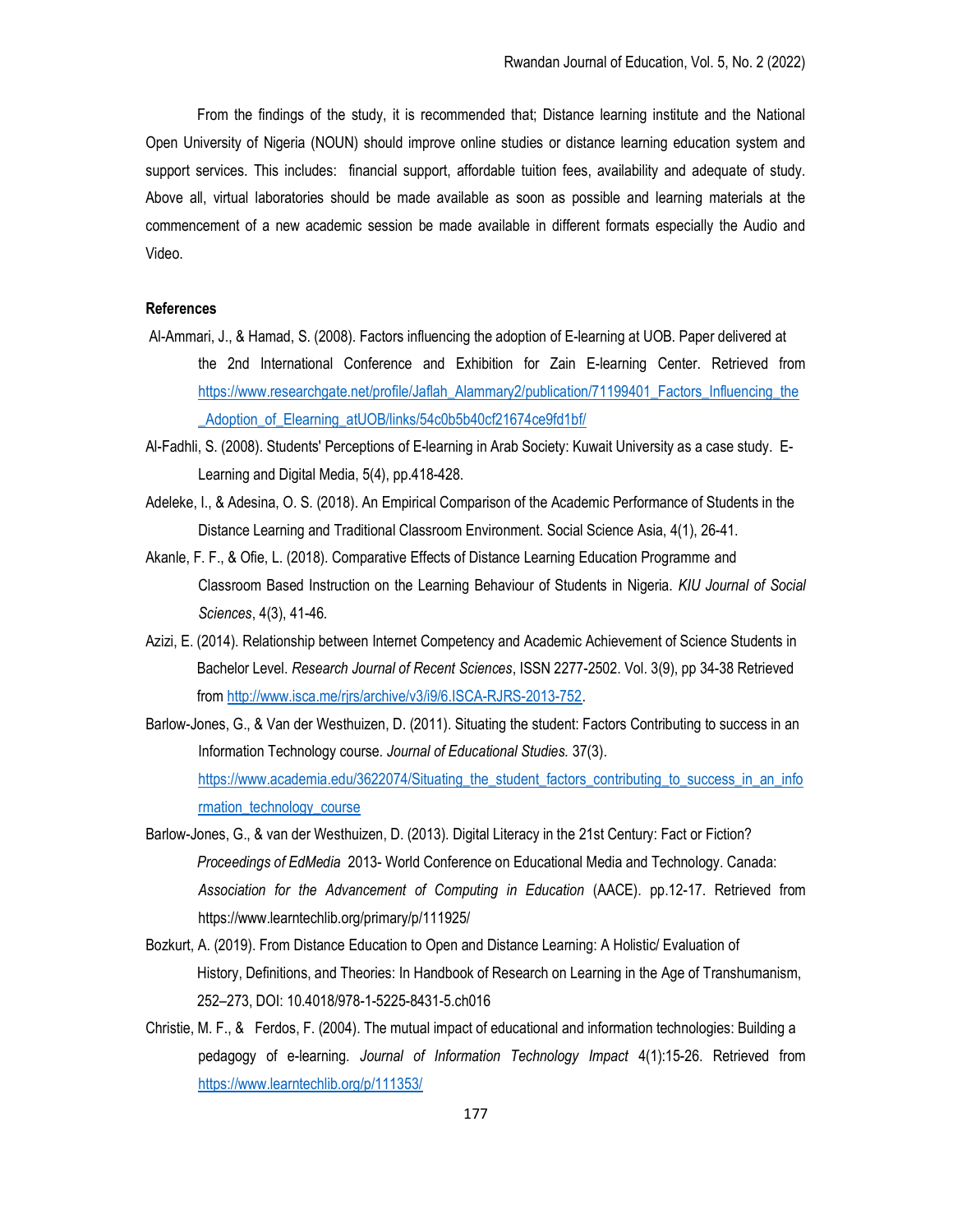Connolley, M, Jones, N., & Oshes, J. (2005). Quality Assurance and E – learning reflections from the front line. Quality In Higher Education,11(1),59–67.

https://srhe.tandfonline.com/doi/abs/10.1080/13538320500077660?needAccess=true&#.XnEBd-gwiUk

- Dileep, K., & Subramaniam, S. (2013). Work and schooling challenges of open distance learning: Case study, International Journal of Research Journal of Social Sciences and Management. ISSN: 2251-1571. Retrieved from https://www.researchgate.net/publication/259312208
- Ezema, J.O. (2105). Perceptions of the convenience of obtaining the Nigeria Certificate in Education (NCE) through distance education programme in Nigeria. Journal of Qualitative Education, 11, 1.
- Gaskell, A., and Mills, R.(2015). The quality and reputation of open, distance and e-learning.what are the challenges? The Journal of Open, Distance and e-learning.1-16

Gotschall M. (2000). E-learning strategies for executive education and corporate training. Fortune 141(10): 5–59.

- Goyal, Sumit. (2012). E-Learning: Future of Education. Journal of Education and Learning (EduLearn). 6. 239. 0.11591/edulearn.v64.168
- Holmberg, B. (1983). Guided didactic conversation in distance education. In D. Sewart, D. Keegan, and B. Holmberg (Eds.), Distance education: International perspectives (pp. 114-122)
- Khan, B. H. (2005). Managing E-learning: Design, Delivery, Implementation and evaluation. IGI Global. United States of America: Information Science Publishing.
- Kintu, M.J, Zhu, C & Kagambe, E. (2016) Learner's Attitude as a factor in blended learning effectiveness. Proceedings of INCEDI 2016 conference. Accra, Ghana, Pg. 50-60
- Kolb, D. A., Boyatzis, R. E., & Mainemelis, C. (2000). Experiential learning theory: Previous research and new directions. In R. J. Sternberg & L. F. Zhang (Eds.). Perspectives on cognitive, learning, and thinking styles (pp. 227-248). NJ: Lawrence Erlbaum.
- Kolb, A. Y., & Kolb, D. A. (2009). Experiential learning theory: A dynamic, holistic approach to management learning, education and development. The SAGE handbook of management learning,education and development, 42-68.
- Lazarowita, R. & Tamir, P. (2006). Research on using laboratory instruction in Science. In: GabelD.(Ed.)Handbook of research on Science Teaching and Learning (pp 94-128), Macmillan, New York.
- Liu, Y., & Wang, H. (2009). A comparative study on e-learning technologies and products: from the East to the West. Systems Research & Behavioral Science, 26(2), 191–209.
- Lowes, S., Lin, P., & Kinghorn, B. R. (2016). Gender differences in online high school courses. Online Learning, 20(4), 100-117.
- Mohagheghzadeh, M. S., Mortazavi, S. M. J., Ghasempour, M., & Jarideh, S. (2014). The impact of Computer and Information Communication Technology Literacy on the Academic Achievement of